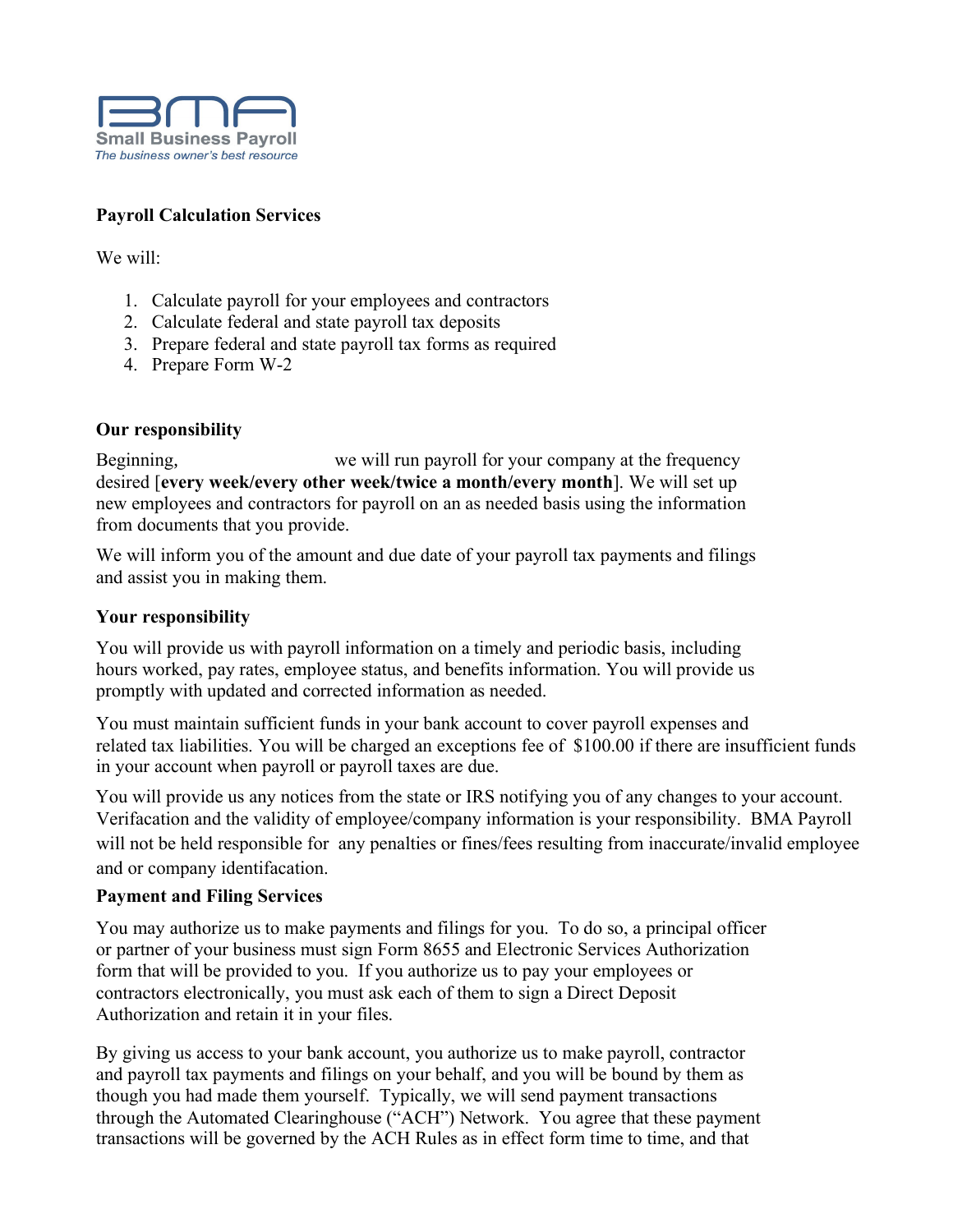each entry we make on your behalf will be authorized, timely, for an amount due and owing, and will not violate the laws of the United States. Direct deposit and tax payments are made directly to the employees, IRS and state agencies. BMA does not handle client funds

Alternatively, we may agree to prepare checks that will be printed by you.

### **Services not provided**

We will not audit or verify the information that you provide to us. If an amount appears unusual, we will call it to your attention. However, we are not responsible for the detection of errors, irregularities, theft, fraud or illegal acts. We do not provide legal services.

### **AGREED TO BY:**

| Company: _________________ |        | Date: |
|----------------------------|--------|-------|
| Name (print)               | Title: |       |
| Signature:                 |        |       |

Sincerely,

Gregory H. Stappas Operations Manager 760 Vanessa Lane Neshanic Station, NJ 08853 908-369-6843 phone 908-369-9449 fax greg@bmapayroll.com.com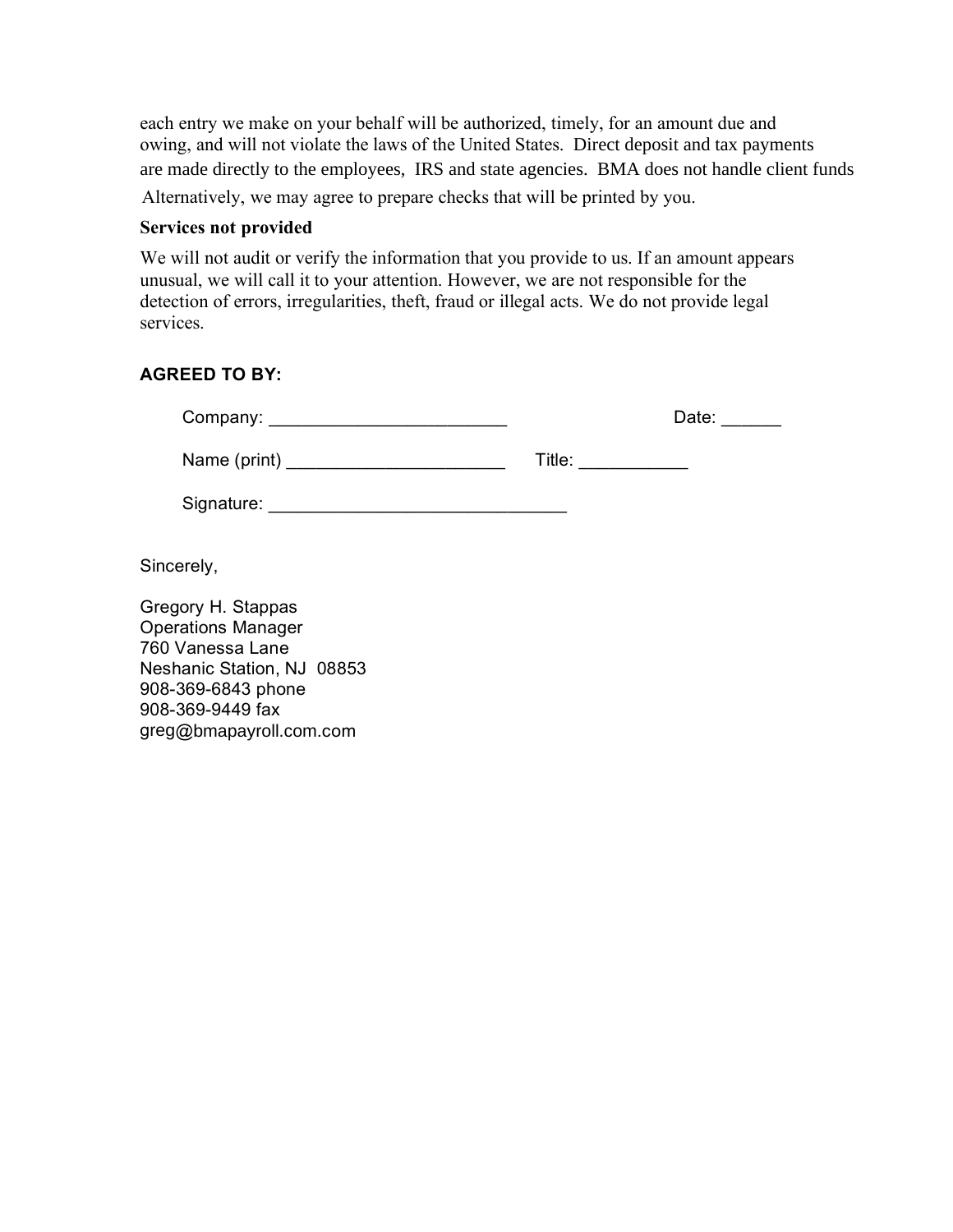### **Authorization for Payroll Related Electronic Payments**

I understand and accept the following conditions in relation to direct deposit and/or electronic tax payments from my payroll account:

- 1. In the case where the payroll provider is unable to withdraw from my bank account to cover direct deposit paychecks and/or electronic tax payments, I agree that I am financially responsible for paying the amount due, plus any related processing fees, collection fees or similar charges.
- 2. I allow the payroll service provider to perform business credit checks for my company.

Business Name: \_\_\_\_\_\_\_\_\_\_\_\_\_\_\_\_\_\_\_\_\_\_\_\_\_\_\_\_\_\_\_\_\_\_\_\_\_\_\_\_\_\_\_\_\_

Client Name (written): \_\_\_\_\_\_\_\_\_\_\_\_\_\_\_\_\_\_\_\_\_\_\_\_\_\_\_\_\_\_\_\_\_\_\_\_\_\_\_\_\_\_\_\_\_

Client Signature: \_\_\_\_\_\_\_\_\_\_\_\_\_\_\_\_\_\_\_\_\_\_\_\_\_\_\_\_\_\_\_\_\_\_\_\_\_\_\_\_\_\_\_\_\_

Date: \_\_\_\_\_\_\_\_\_\_\_\_\_\_\_\_\_\_\_\_\_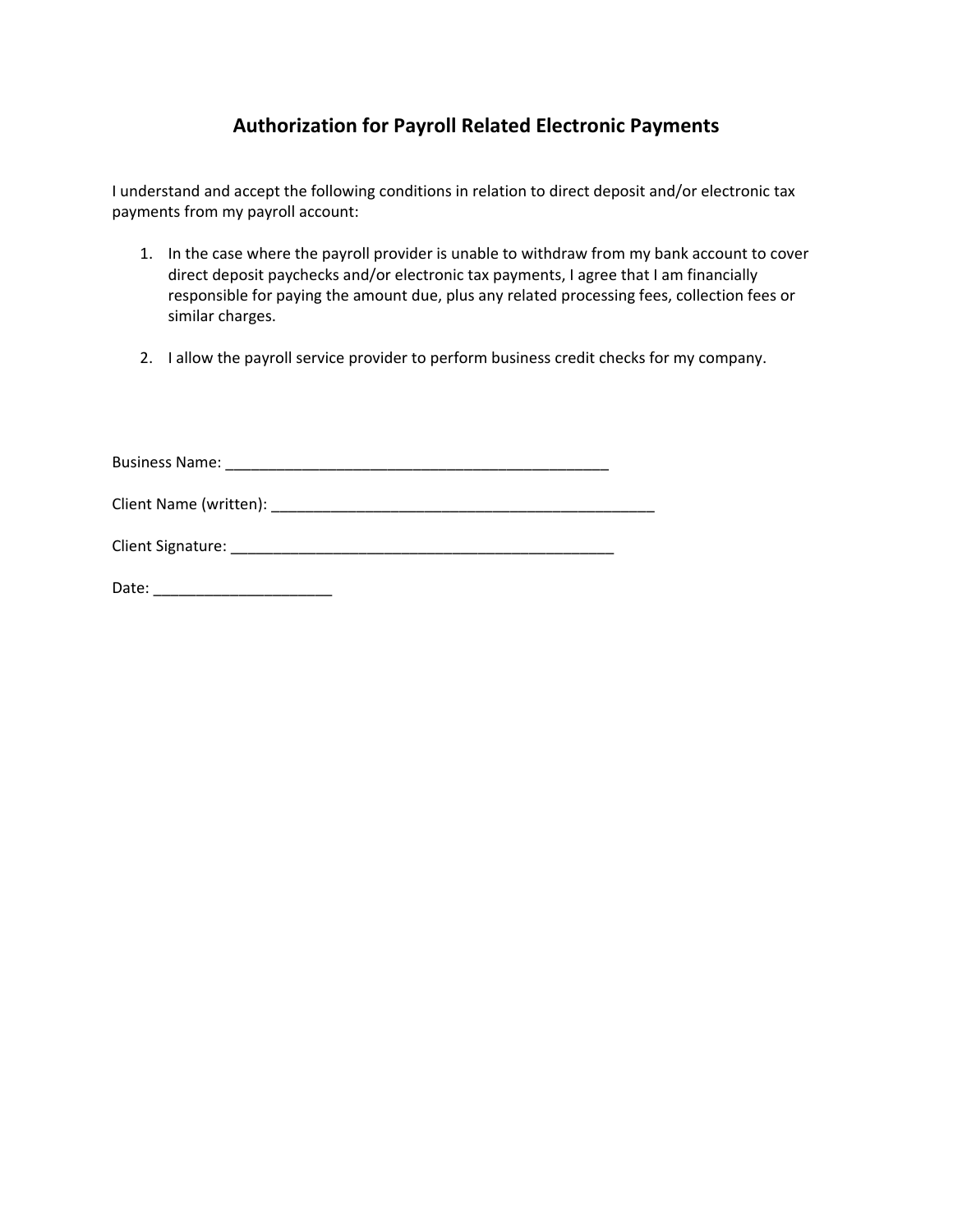

# **Bookkeeping Management Administration**

### **Electronic Payment Agreement Form**

#### **Authorization Agreement**

I \_\_\_\_\_\_\_\_\_\_\_\_\_\_\_\_\_\_\_\_\_, hereby authorize **BMA** to initiate automatic withdrawal from our account at the financial institution named below for payment of the agreed upon monthly payroll fees. The fees will be withdrawn once a month until either termination of service or other means of payment are agreed upon.

This agreement will remain in effect until **BMA** receives a written notice of cancellation from me or my financial institution.

| <b>Account Information</b>      |          |         |
|---------------------------------|----------|---------|
| Name of Financial Institution:  |          |         |
| <b>Routing Number:</b>          |          |         |
| Account Number:                 | Checking | Savings |
| <b>Signature</b>                |          |         |
| Authorized Signature (Primary): | Date:    |         |
| Authorized Signature (Joint):   | Date:    |         |

**Please attach a voided check or deposit slip and return this form to the Payroll Department.**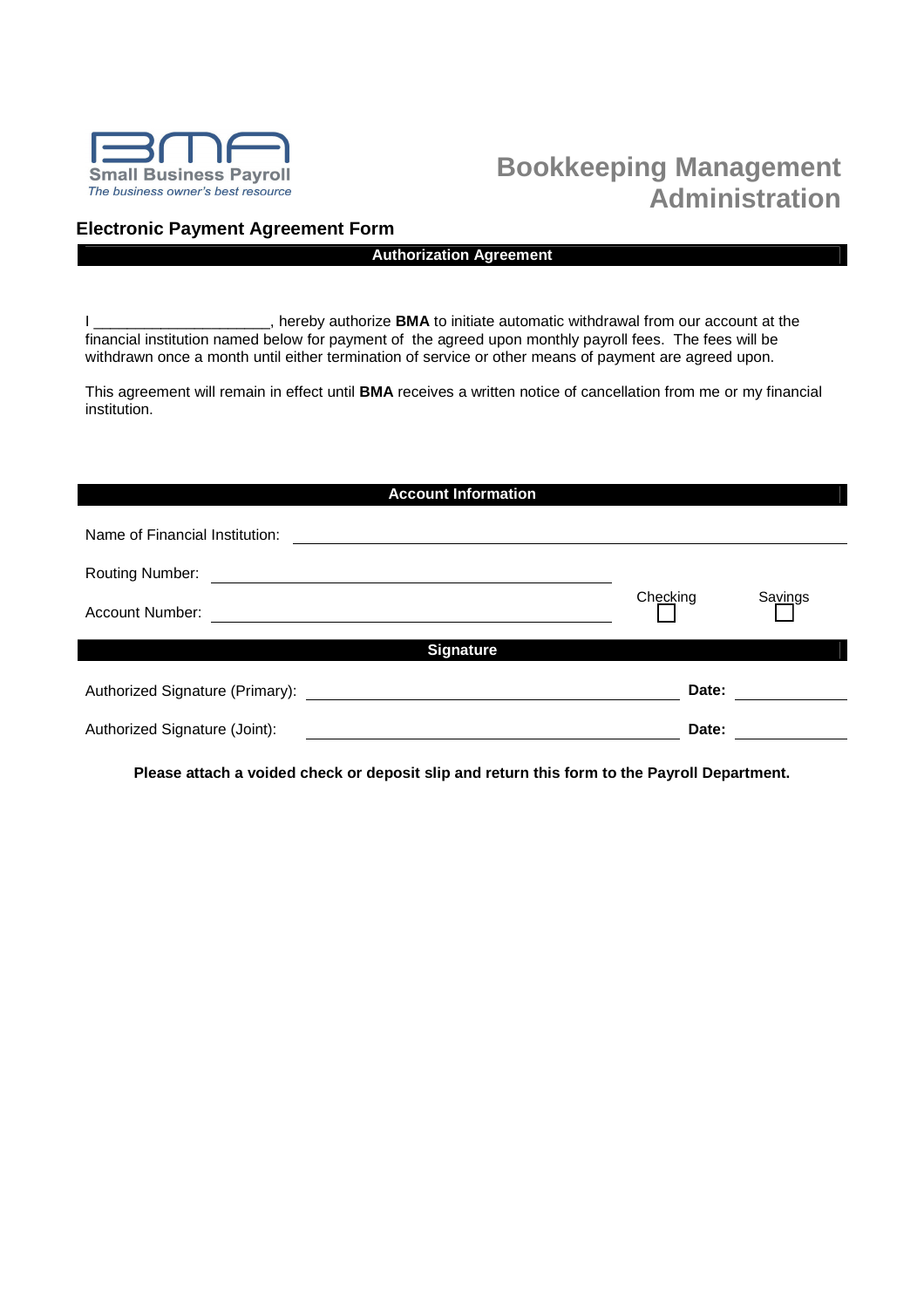

## **CLIENT START-UP CHECKLIST**

# **EMPLOYER INFORMATION SHEET**

## **General Information**

| <b>Business Name</b>                                                                              | <b>Contact Name</b> |
|---------------------------------------------------------------------------------------------------|---------------------|
| <b>Business Address</b>                                                                           | Phone               |
| City, State, Zip                                                                                  | Fax                 |
| Filing Name (if different)<br>City, State, Zip                                                    | Email               |
| S-Corp CC-Corp CLLC CLLP Partnership<br>Company Type<br>Sole Proprietor $\Box$ 501c3 $\Box$ Other |                     |

## **Payroll Information**

| <b>Payroll Intormation</b>                                                 |                                           |
|----------------------------------------------------------------------------|-------------------------------------------|
| No. of W-2 employees<br>No. of 1099 contractors to be paid through payroll | <b>Federal Deposit Schedule</b>           |
|                                                                            | $\Box$ Monthly                            |
| First Date To Run Payroll MM / DD / YY                                     | Semi-Weekly                               |
| $\Box$ Applied For                                                         | $\Box$ Other                              |
|                                                                            | <b>State Deposit Schedule</b>             |
|                                                                            | Only applicable to states with income tax |
| State Unemployment No. Applied For                                         | Same as federal<br>Other                  |
| State Unemployment Insurance Rate ________ % (if known)                    |                                           |
| Other state tax rates, if applicable:                                      |                                           |
|                                                                            |                                           |
|                                                                            |                                           |
|                                                                            |                                           |
|                                                                            |                                           |